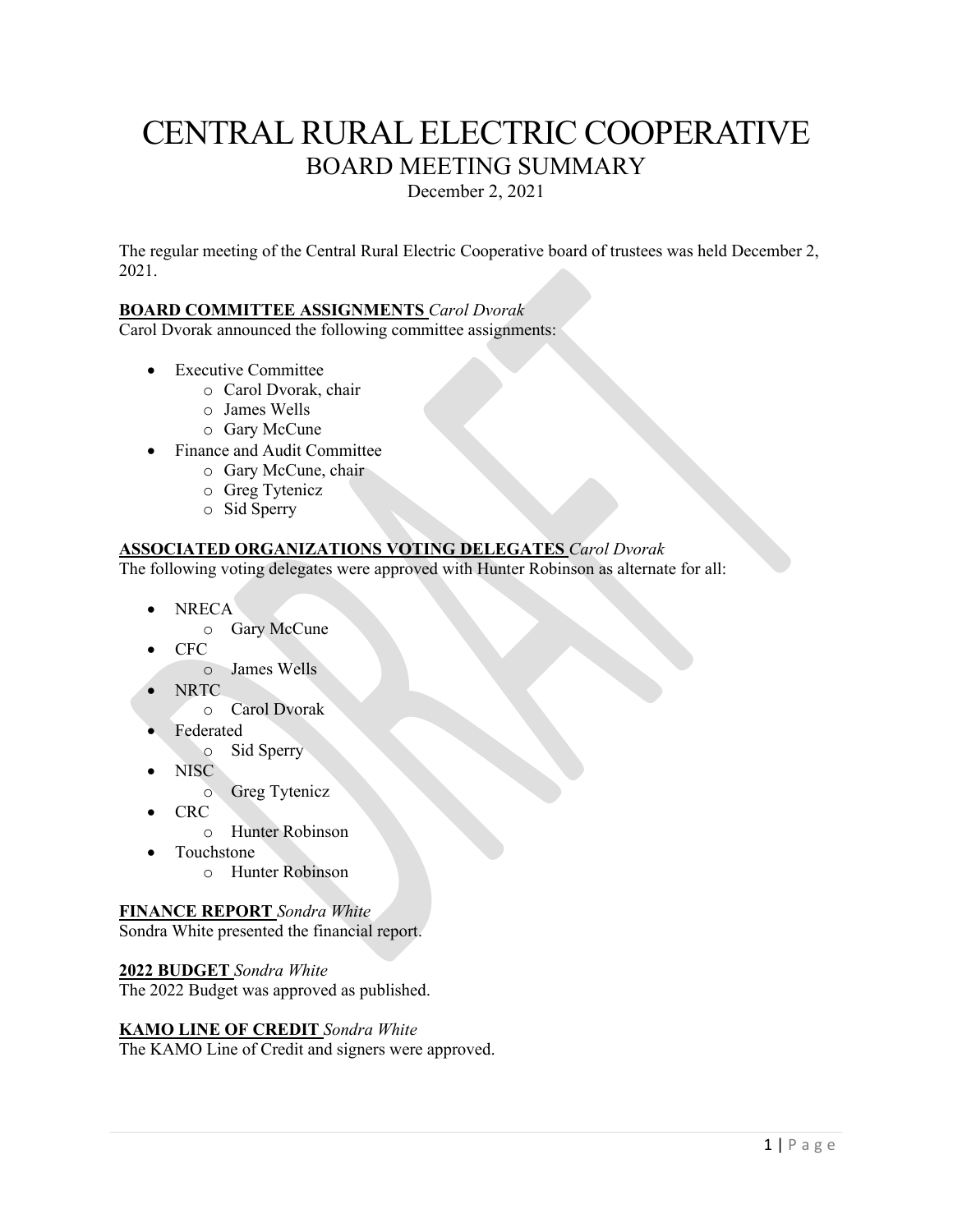# **COMMUNICATIONS REPORT** *Jillianne Tebow*

Jillianne Tebow reported the following:

Central's new program which allows a member to donate their capital credits to the Central Community Foundation resulted in 150 members donating \$2434.13 to Operation Roundup.

Jillianne provided an update on the 2021 Annual Meeting noting that the change in format has increased member participation which has then decreased our overall cost per member for the annual meeting.

# **AMBASSADOR APPROVAL** *Jillianne Tebow*

The following members were approved as ambassadors.

- David Kinzie, District 2
- Terry Grooms, District 2
- Nancy Fillmore, District 3
- Kyla Golay, District 3
- Justin Dvorak, District 3
- Brad Essary, District 3
- Ellie Ball, District 4
- Steve Jones, District 4
- Joe Ball, District 5
- Matt Gelino, District 5
- Paul Priegel, District 5
- Greg and Lisa Bowman, District 6
- Robert Ernst, District 6
- Jerred Eversole
- Gary Babinec
- Dale Sorrell

# **CONTRACTOR APPROVAL** *Dewayne Drury*

Dewayne Drury informed the board that keeping contractors has been difficult.

He reviewed the overhead and underground bids that Central received.

Dewayne recommended approval of contractors Davis Elliot for primary overhead and Pathfinder, Mid-Con and Five Star as secondary overhead contractor.

He also recommended approval of contractors Davis Elliot for primary underground and Pathfinder and Red Dirt as secondary underground contractor.

The above contractors were approved as recommended.

# **MAINTENANCE PLAN UPDATE** *Dewayne Drury*

Dewayne Drury presented the Maintenance Report update.

Operations is at 77% completion for the year of 2021, due to shortages in labor availability